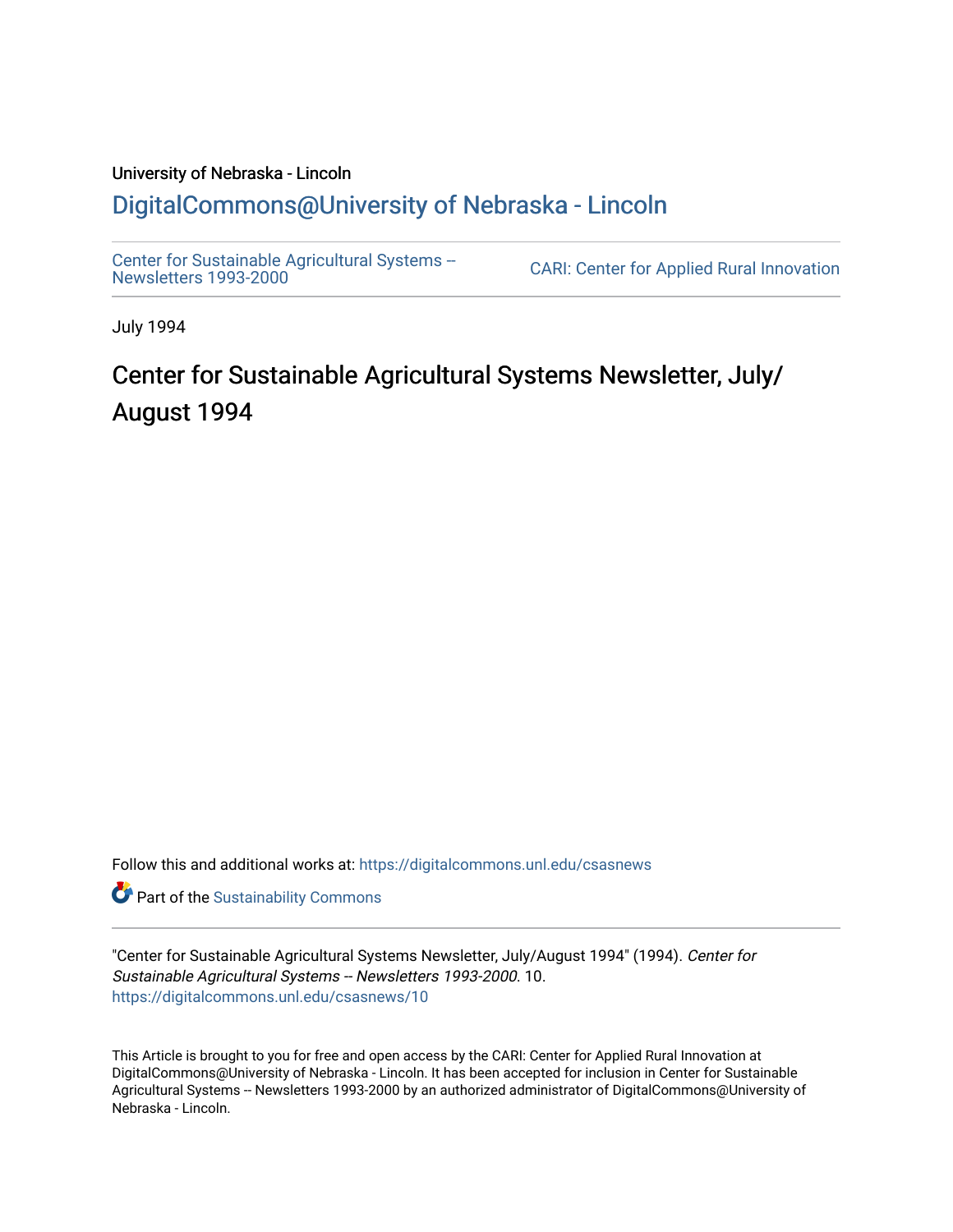# **July-August 1994 CSAS Newsletter**

The Center for Sustainable Agricultural Systems (CSAS) in the Institute of Agriculture and Natural Resources (IANR) at the University of Nebraska-Lincoln (UNL) is an interdisciplinary center formed in 1991 for the purpose of bringing together people and resources to promote an agriculture that is efficient, competitive, profitable, environmentally and socially sustainable for the indefinite future. Electronic versions of the CSAS bimonthly newsletter are sent to SANET, PENPages, and the internal IANRNEWS 10-14 days before those on our mailing list receive their hard copy. They are also available along with other sustainable ag information on the gopher: IANRVM.UNL.EDU. (Note: The electronic version is not sent to individual e-mail addresses.) To be added to the "hard copy" newsletter mailing list, or for questions or comments, contact the newsletter editor, Pam Murray, Coordinator, Center for Sustainable Agricultural Systems, 221 Keim Hall, University of Nebraska, Lincoln, NE 68583-0949, 402-472-2056, e-mail csas001@unlvm.unl.edu.

Contents: CSAS RECEIVES SARE REGIONAL TRAINING GRANT SARE/ACE PREPROPOSALS DUE SEPT. 16 ENVIRONMENTAL ETHICS AND AGRICULTURE IN NEBRASKA REVIEW OF "FLAT WATER: A HISTORY OF NEBRASKA AND IT'S WATER" AGROFORESTRY AND SUSTAINABLE SYSTEMS SYMPOSIUM SEMINAR ANNOUNCEMENT NEBRASKA PROGRAM AIMS TO ENHANCE BIODIVERSITY BEGINNING FARMER PROGRAMS IN NE AND IA AGRONOMY COMMITTED TO SUSTAINABLE SYSTEMS GROUPS PRIORITIZE FARM BILL TOPICS BIOLOGICAL CONTROL OF INSECTS CONFERENCE ON-LINE DISSEMINATION OF HUMAN DIMENSIONS RESEARCH STUDY FINDS SUSTAINABLE FARMS MORE PROFITABLE DID YOU KNOW... RESOURCES COMING EVENTS

# CSAS RECEIVES SARE REGIONAL TRAINING GRANT

\* \* \*

 The University of Nebraska-Lincoln (UNL) Center for Sustainable Agricultural Systems (CSAS) has received a grant from the North Central Region (NCR) Sustainable Research and Education (SARE) Program to conduct regional training (C. Francis, UNL and C. Edwards, Ohio State U., project leaders). A joint North Dakota-South Dakota State U. project and portions of a Michigan State University (MSU) proposal were also funded under this regional umbrella project, which is being coordinated by MSU's Dr. George Bird. Funds for this activity were authorized in Chapter 3 of the 1990 farm bill (FACTA), which specifies that all Cooperative Extension agricultural agents (and other agricultural professionals such as SCS, ASCS, certified crop consultants) will be trained in sustainable agriculture techniques and systems by 1995. The North Central Region (12 states) is one of four similarly organized regions.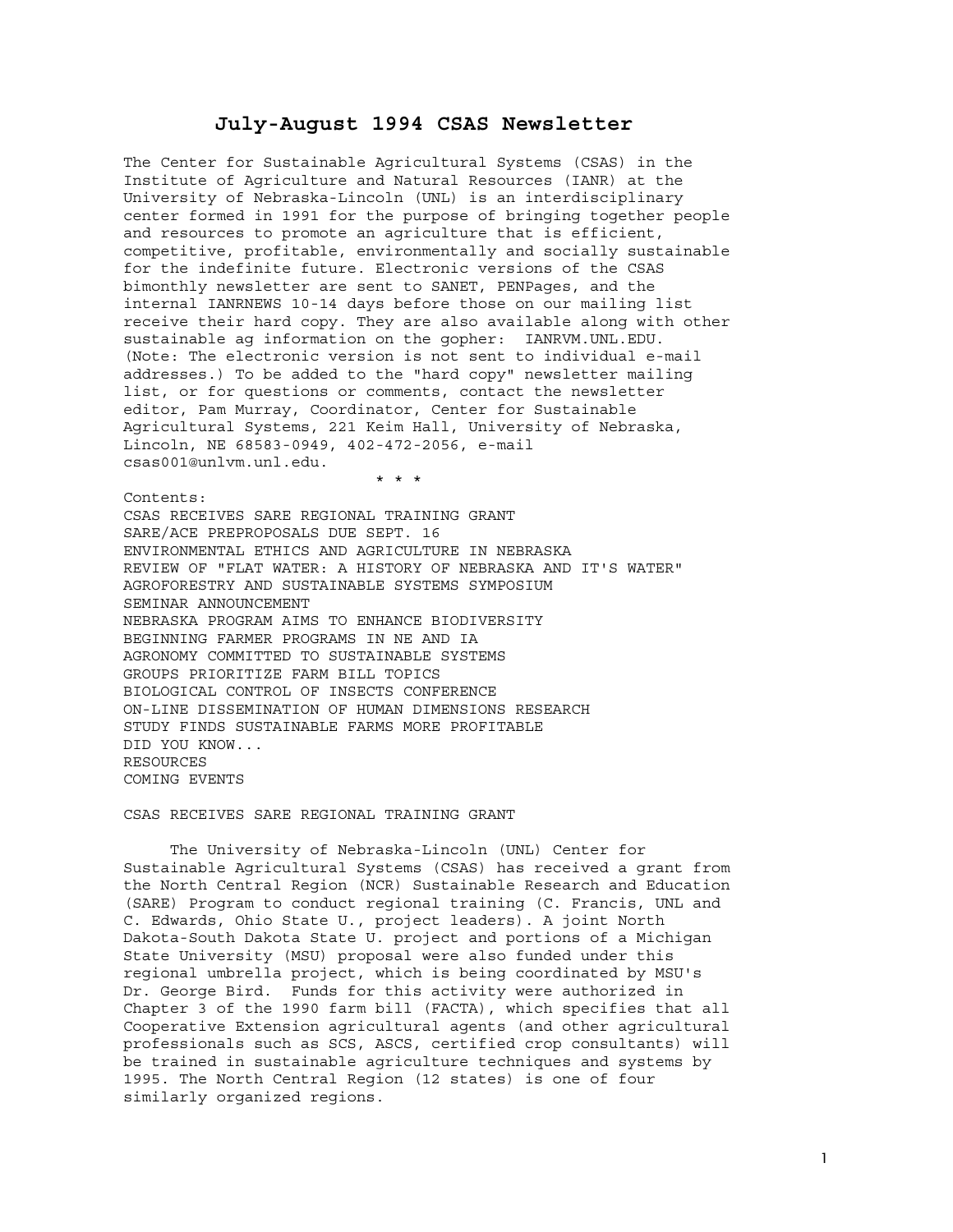#### SARE/ACE PREPROPOSALS DUE SEPT. 16

 The Administrative Council for the NCR SARE Program has issued its call for preproposals for research, education and demonstration projects in 1995, and has identified the following as priority issues:

 SARE -- value-added regional food systems; sustainable livestock systems; integration of food, environmental and agricultural policy; alternative weed management systems; farmer based/initiated networks; system approaches to manure management for plants, animals and the environment.

 ACE -- environmentally sensitive areas including riparian protection/enhancement, wetlands protection/enhancement, surface and groundwater protection, and terrestrial avian or aquatic habitat; environmentally sound management practices including alternative uses of CRP lands, non-chemical pest management, pesticide use reduction, on-farm composting, manure management, and nutrient management.

 In addition, the Council will be issuing a special call for proposals this fall for projects addressing quality of life and structure of agriculture. For more information, contact the SARE Program office, 402-472-7081.

 If you wish to submit a proposal for an interdisciplinary project through the CSAS, contact Charles Francis or Pam Murray. We can offer assistance with conceptualization, putting together a project team, proposal development and project administration.

## ENVIRONMENTAL ETHICS AND AGRICULTURE IN NEBRASKA

\* \* \*

 The following is a summary of a paper by Charles Flowerday, Editor, Conservation and Survey Division, UNL. For a copy of the complete paper contact the CSAS office.

 For the purposes of discovery, environmental ethics can be distilled into two difficult sets of questions about people and species that cannot speak for themselves. This is not all of environmental ethics but it sums up a large part of the most significant issues. These questions are: Do we have obligations to future generations? If so, why and what are they? Do we have obligations to other species? And if so, why and what are they? These questions oversimplify but they provide us with interesting points of departure. They also have implications for the ethics of agricultural production.

 Some ethicists have argued that obligations to future generations are moot because, even if we can assume they will exist, we don't know anything about them, so we can't provide for their interests. The fundamental counter-argument here is that all interests are future interests, even in this generation, and we have to try to prepare for them. Like cleaning up our campsite, we should leave the planet in no worse shape than the way we found it. These values are nearly unassailable in the abstract but often are conveniently jettisoned once we discover just how expensive it might be to adhere to them and contemplate the prospect of our business or farm going broke trying to do so. At this point the present generation often appeals to future advancements in technology to be determined later by others.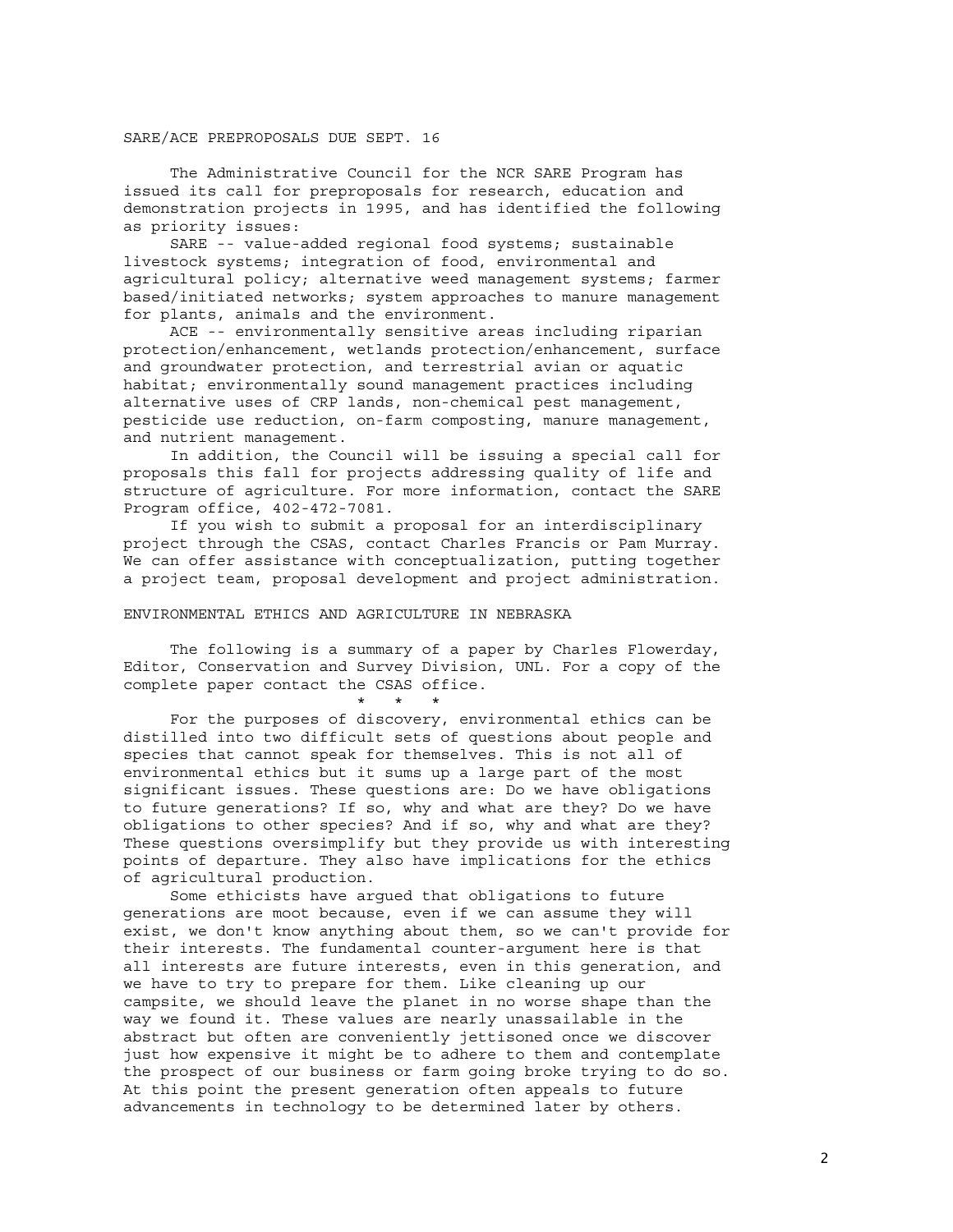The consideration of other species leads to even more perplexing issues. It involves deciding what forms of life besides ourselves deserve moral consideration. Some arguments for preservation of nonhuman species involve the instrumental value- the use value--of other species. For example, arguments for preservation of the rain forests often involve pointing out that up to a fourth of all drugs stem from plant species, many of them from rain forests. An economic argument with implications for environmental ethics, particularly with regard to extinction of species, is that closing off future options is less desirable than keeping those options open. This is because time fosters the fruition of certain actions by offering us more information than we currently have about the consequences of our actions. Actions that preserve the most flexibility possible are to be prized economically. Another pragmatic argument has to do with the potential to eliminate enough species that we begin to destabilize an ecosystem. Biological diversity is generally conceded to confer greater stability on an ecosystem.

 Finally, however, most environmental ethicists feel compelled to discuss the intrinsic value of other species. Some ethicists seek to extend moral consideration to nonhuman animals based on the fact that while animals may not be able to reason, they can suffer. Therefore, they deserve moral consideration. By extension, some theorists reason, if a thing has a "good of its own," it deserves respect. If it engages in self-organizing, self-maintaining, goal-oriented behavior, it deserves respect. In other words, plants count too. We may never settle the question of how much. This school of thought sometimes runs into some difficulties explaining to the unconverted why its values are appropriate. Stopping short of abandoning this quest, these theorists often appeal to "richness" as a value, diversity being more pleasurable, interesting, satisfying and probably more stable than its lack, and to "otherness" as a metaphysical reality inspiring awe and humility.

 Another school of thought seeks ethical primacy for ecosystems; it places less emphasis on individuals and more on populations and the capacity of an ecosystem to achieve overall homeostatic balance through natural selection. Aldo Leopold is often seen as the founder of this school of thought. Leopold coined the term "land ethic" and interpreted it to mean an ethical posture toward all elements of the ecosystem, even its inorganic parts. These theorists believe that the ecosystem is the fundamental unit of value, survival and study in natural science. Populations interact in ways that are loosely predictive and confer a cornucopia of values on the ecosystem itself, including its inanimate parts. The system has value because it is a "value-producer" and "value-holder."

 Sustainable agriculture shows great promise as an agricultural production system that is relatively respectful of the rights of future generations and other species. Minimizing application of synthetic chemicals enhances soil microbial life and preserves water quality. In addition, minimum tillage and rotating in cover crops provide greater habitat and cover for wildlife. Soil and water conservation and maintenance of water quality, which provide benefits to future generations, are all key goals in any sustainable farming system. While it involves management-intensive, site-specific farming, some specific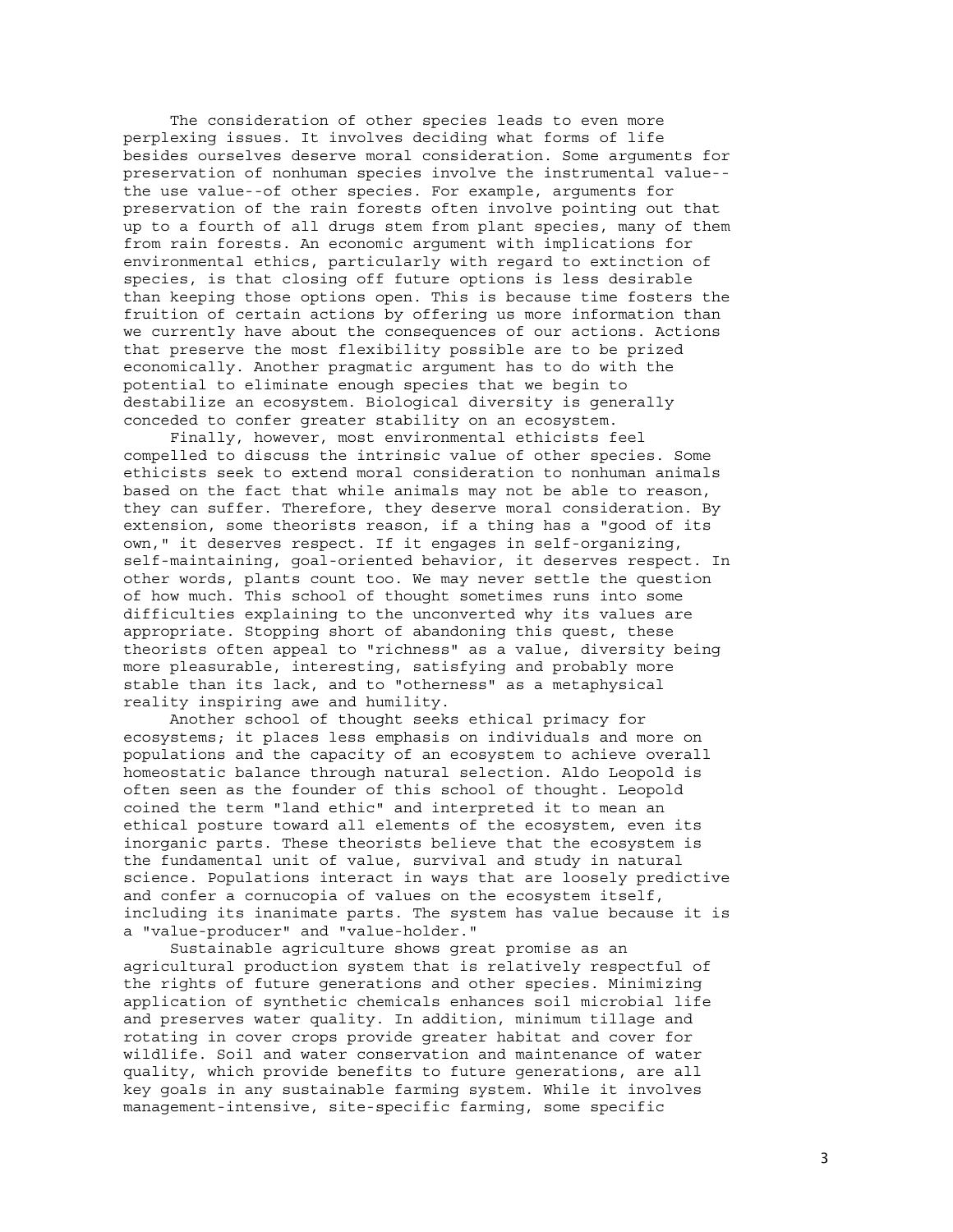indexes for measuring the success of sustainable agriculture in minimizing adverse effects on the environment are: containment of externalities (nonpoint pollution); net energy balance; shortterm costs and benefits relative to long-term costs and benefits; net hydrologic balance; soil nutrients and tilth; soil microbial health; ratio of soil erosion to soil formation; land equity position of owner/operator; level of chemical vs. biological pest control; dynamics of populations and heterogeneity of habitat.

Submitted by Charles Flowerday

REVIEW OF "FLAT WATER: A HISTORY OF NEBRASKA AND IT'S WATER"

 A definitive book on Nebraska and its water resources, "Flat Water" brings together maps, diagrams, historical records, and even cartoons to illustrate the importance of this vital resource. Completely edited and assembled by Charles Flowerday and Robert Kuzelka with a team of more than 20 authors, this is the most current and complete reference written in popular form that introduces Nebraska's water to a broad audience. It is a valuable introduction for new immigrants as well as a refresher course for knowledgeable native Nebraskans.

 Native Americans called the Platte River a "broad, flat water," and it represented a major east-west travel route across the territory. Many villages were located along the Platte and other major streams. People lived with the land and prairie the way it was, causing little major change in the landscape. "Life in the prairie depended on water." The name "Nebraska" comes from the Native American name for the Platte.

 An excellent chapter by Flowerday describes the pre-history of native peoples in the region, probably living on the plains as early as 35,000 B.C. In Nebraska the earliest artifacts found so far date about 10,000 years ago, about the time organized agriculture began in many parts of the world. Early nomadic hunters and gatherers found abundant game on the plains and in the rivers. This chapter traces the movement of native peoples through the plains, out to other areas, and back to the area as rainfall patterns changed. More detail is given on native cultures in the past two millennia.

 Using early photos, diaries, newspapers, and other written accounts, the succeeding authors give much more detail on the development of irrigation and human settlements throughout Nebraska. Generally presented in a historical framework, the chapters deal with hydrology and climate (complete with detailed maps), development of agriculture and industry based on water resources, a new technology that evolved to what we know today as center pivot irrigation, and the economics and policy dimensions of water. True to its source at the University of Nebraska, the book highlights research and education activities surrounding water use, from early research on crop response to water to the current annual Groundwater Festival.

 Water is a resource with unique importance in Nebraska. This readable book is spiced with personal profiles of many who figured prominently in the development of irrigation and water use. Conservation of resources and multiple uses of water figure ever more prominently, as Nebraskans grapple with the challenges of how to manage this now scarce resource. "Flat Water" provides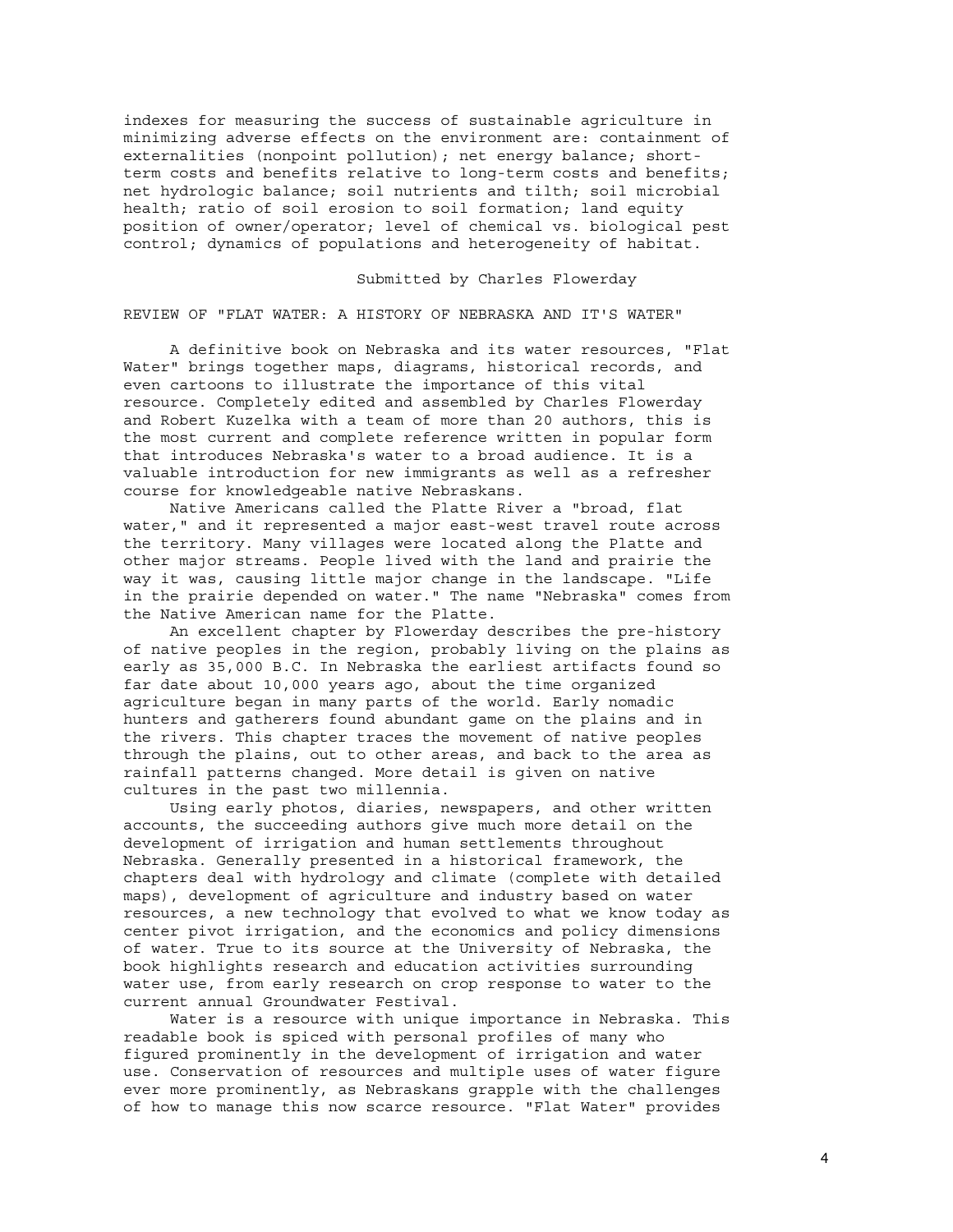a current perspective on one special dimension of this part of prairie. From flooding to nitrate contamination, from wildlife to municipal water supplies, this book brings opinions and facts together in a comprehensive treatise on Nebraska's water resources and topography. (See Resources to order.)

Submitted by Charles Francis

#### AGROFORESTRY AND SUSTAINABLE SYSTEMS SYMPOSIUM

 An emerging awareness of agroforestry as an integral part of sustainable land use systems was evident at the recent symposium in Fort Collins, Colorado. The three-day event featured talks on sustainable practices as well as system-wide evaluation. Dr. Thad Box of New Mexico traced the history of land use in the U.S. from the European invasion, through stages of exploitation and preservation, to the current focus on restoration and broad environmental concerns. He explored the importance of community decisions on land use, and the need to balance the needs of all with preserving private property rights. Box concluded that a land ethic will provide the basis for future directions.

 Numerous papers described riparian filter strips, multiple purpose windbreaks, alternative perennial and annual crops, and working trees in both urban and rural ecosystems. There was more focus on individual practices and component technology than on systems, although a recurring theme was the over-riding importance of interdisciplinary teams and future systems research and education.

 Specialists from the U.S. Forest Service, Soil Conservation Service and UNL were prominent, with 11 authors of presented papers and 12 authors on posters. The USFS Center for Semiarid Agroforestry and the CSAS were among 52 co-sponsors of the activity attended by about 120 specialists from across the U.S. Proceedings will be available at a later date.

# Submitted by Charles Francis

#### SEMINAR ANNOUNCEMENT

 Dr. Paul Thompson, Director of The Center for Biotechnology Policy and Ethics at Texas A&M University, will present two open seminars at the East Campus Union on October 4: (1) 10:30 - "Recombinant bovine somatotropin: the ethical issues," and (2) 3:30 - "What's holistic about holism?"

#### NEBRASKA PROGRAM AIMS TO ENHANCE BIODIVERSITY

 A new program of the National Biological Survey will use geographic information systems to analyze Nebraska's critical habitat with the aim of achieving greater conservation of biological diversity. The three-year Nebraska GAP Analysis Program being initiated this summer will be cooperatively managed by James Merchant, associate director of the UNL Center for Advanced Land Management Information Technologies (CALMIT) and Dennis Jelinski of the UNL Forestry, Fisheries and Wildlife Department. Objectives are to map existing statewide vegetation and other land cover, determine present distributions of native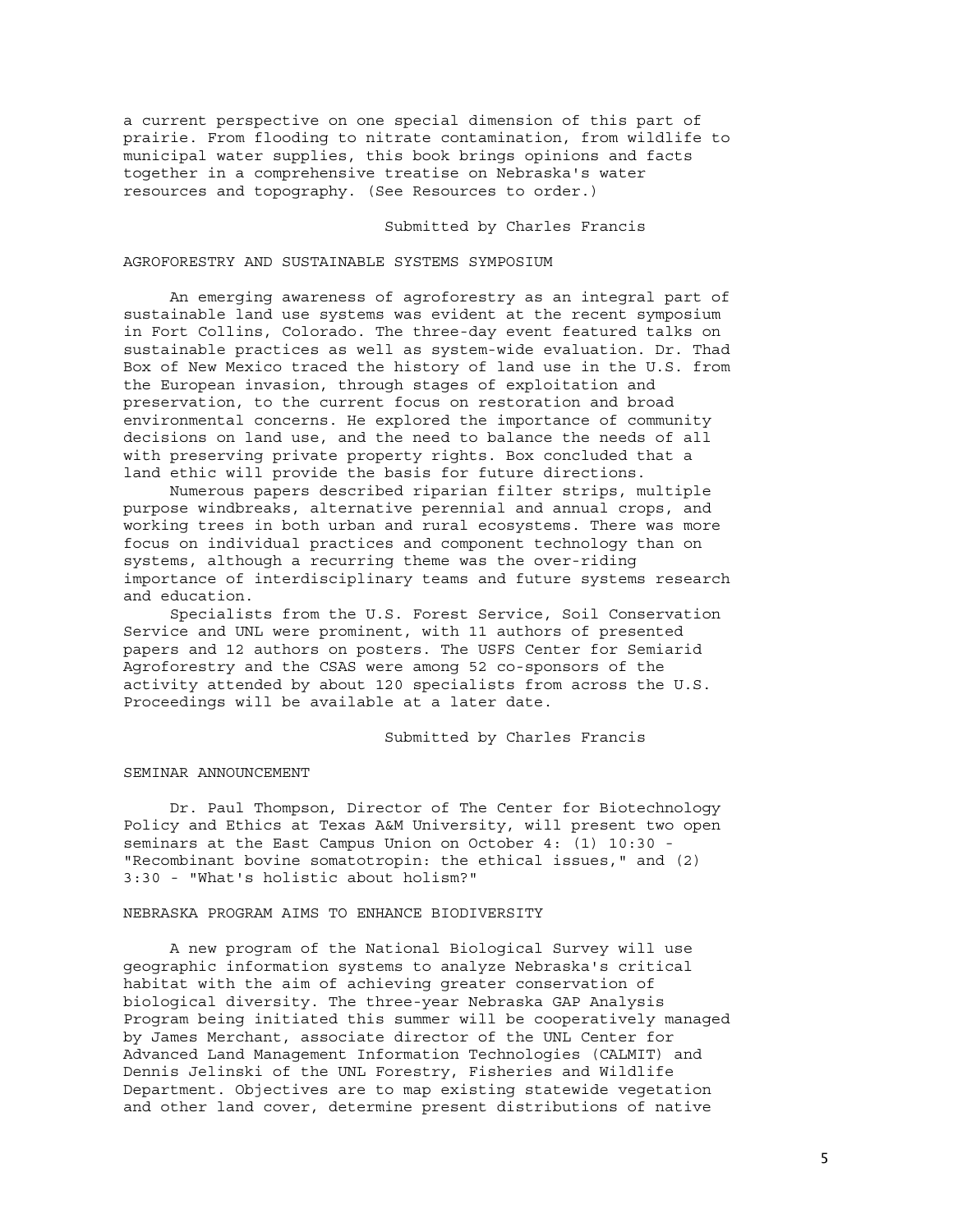animal species, determine the extent and importance of places of native species richness, compare distributions of vegetation communities with existing land uses, compare places of species richness with existing land uses, and provide an objective basis for statewide and national biodiversity management strategy. Maps of species-rich areas, individual species of concern and vegetation types will be overlaid on maps of land ownership and land use--showing where conservation efforts need to be targeted. For details contact James Merchant at 402-472-7531.

Source: "Resource News," Summer 1994, Conservation and Survey Div., Institute of Agriculture and Natural Resources, UNL.

## BEGINNING FARMER PROGRAMS IN NE AND IA

 The Nebraska Beginning Farmer Sustainable Agriculture Project is co-sponsored by the Center for Rural Affairs, University of Nebraska-Lincoln, and Nebraska Sustainable Agriculture Society. The three-year project helps farmers develop and test sustainable strategies to get started. Two companion programs are: (1) Sustainable Agriculture Mentor Program which connects transitional or beginning farmers with farmers successfully using sustainable practices, and (2) Land Link which introduces young farmers to near-retirement farmers. Contacts: (1) Lowell Schroeder, 402-439-5398; (2) Wyatt Fraas, 402-254-6893. (See Resources for Beginning Farmer report.)

 The Iowa Legislature has just established a "Beginning Farmer Center" with a first-year appropriation of \$100,000. The center, which is part of the state's extension service, is required to develop and coordinate beginning farmer education programs and provide services that facilitate transfer of farm operations from retiring to beginning farmers. Contact: John Baker, 800-747-5465.

# AGRONOMY COMMITTED TO SUSTAINABLE SYSTEMS

 The following are comments by the head of the UNL Agronomy Department.

 \* \* \* Ninety-six percent of Nebraska's land is used in production agriculture, either as row crops or as forage and range. The natural ecosystem of Nebraska is prairie grassland which is used predominantly for livestock production. Hence, agriculture is the primary land steward for Nebraska and agriculturalists are the impact ecologists.

 Rarely has agriculture been given credit for its efforts in natural resource management and ecology. The lack of credit is often due to poor communications and not to different goals between agricultural and non-agricultural groups. The irrigators in the Platte River Valley and Omaha residents both have an interest in maintaining the quality of our aquifers. Since one out of every two jobs in Nebraska is agriculturally related, both groups also have an interest in maintaining the economic health of agriculture. This is why the UNL Agronomy Department has and will continue to have a strong emphasis on agricultural profitability and sustainability which includes water and environmental quality and natural resource management and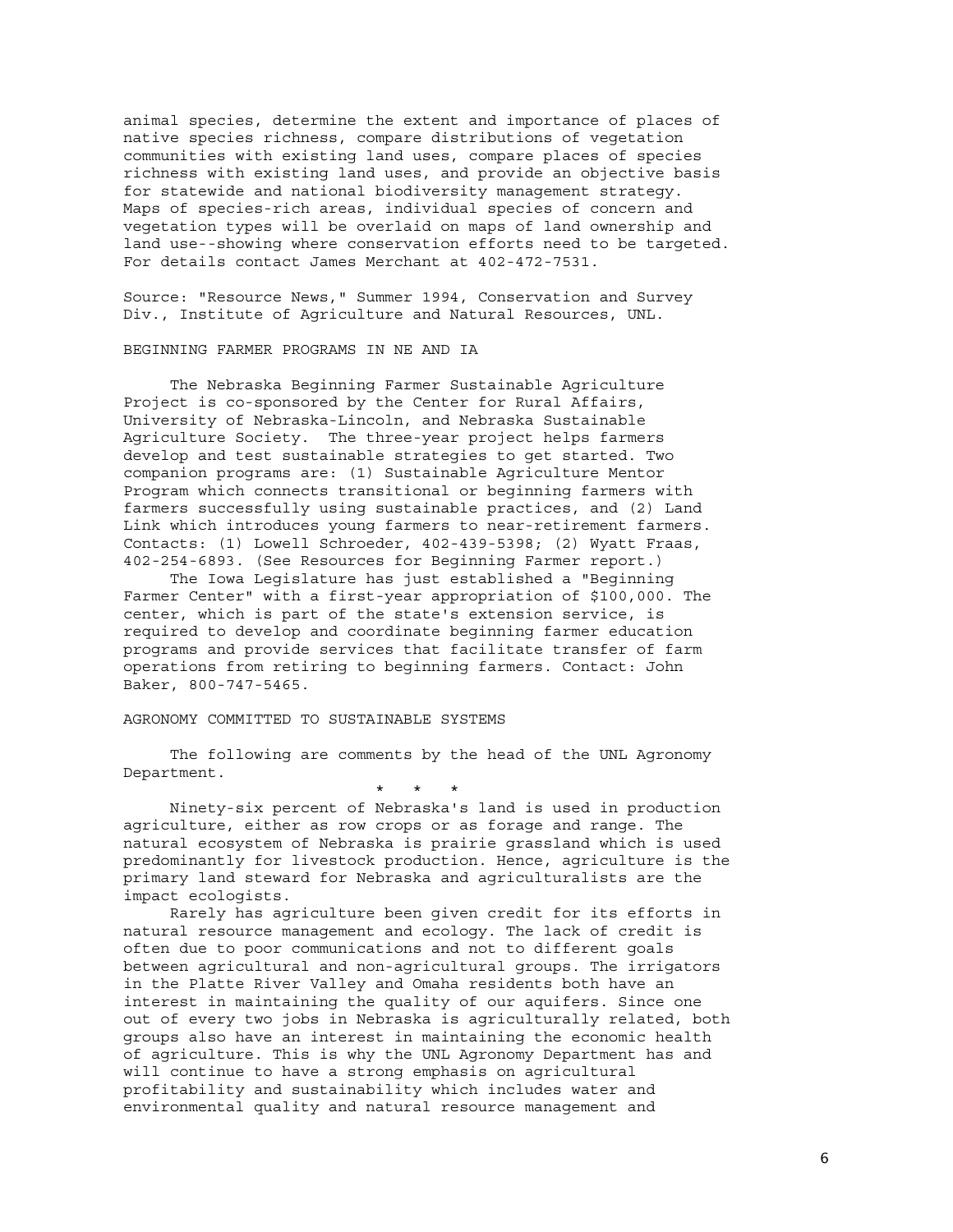conservation. No system is sustainable if it is not profitable.

 We are increasing our efforts and understanding of complex systems. In partnership with other academic units and with private industry, we are learning how to measure air quality, water quality, soil quality, plant health, and food quality. The ability to measure is critical to our developing sustainable agricultural systems. However, the most difficult part of our research, teaching, and extension efforts will be to develop and communicate integrated systems. Science is remarkably successful at breaking a complex problem into smaller ones that can be solved. However, the true test of our skills will be to synthesize what we have learned from the individual experiments into an agricultural system that conserves our natural resources and quality of life while providing increasingly profitable farming or ranching in a globally competitive market.

Source: Remarks by Stephen Baenziger, Head of UNL Agronomy Dept., in Spring 1994 issue of the "UN-L Agronomy Newsletter."

# GROUPS PRIORITIZE FARM BILL TOPICS

 Over 200 diverse organizations will launch a "Campaign for Sustainable Agriculture" to influence the 1995 farm bill via press events, community meetings, action alerts, letters and visits to Congress. Heading up this effort are the National Sustainable Agriculture Coordinating Council (NSAAC) and regional Sustainable Agriculture Working Groups (SAWGs). At a national meeting earlier this year 20 campaign topics were identified as priorities. For a list of the topics or to become involved, contact Amy Little, NSAAC, 32 N. Church St., Goshen, NY 10924, 914-294,0633, or your regional SAWG organizer.

# BIOLOGICAL CONTROL OF INSECTS CONFERENCE

 A conference on biological control of insects will be held Nov. 1-3 in Lincoln. Co-sponsored by the CSAS and the North Central Regional Research Committee for Biological Control of Pest Arthropods, the conference will focus on the biology, identification and use of different natural enemies in insect management. Breakout sessions will address the specifics of biological control in corn, grain sorghum, alfalfa, turf and ornamentals, livestock and horticultural crops. Live and preserved natural enemies will be available in a laboratory session. Registration is \$95 (\$25 for students) and will include a comprehensive biological control publication. Contact: Nancy Fields, conference coordinator, 402-472-2844.

#### ON-LINE DISSEMINATION OF HUMAN DIMENSIONS RESEARCH

 To better understand human interactions in global environmental change, both researchers and policy makers need a faster means to circulate research papers and reports and to promote interdisciplinary interactions. The Consortium for International Earth Science Information Network (CIESIN) Human Dimensions Kiosk available on Internet contains: unpublished scholarly papers for which feedback or comment from scientific colleagues is desirable; papers or reports in less accessible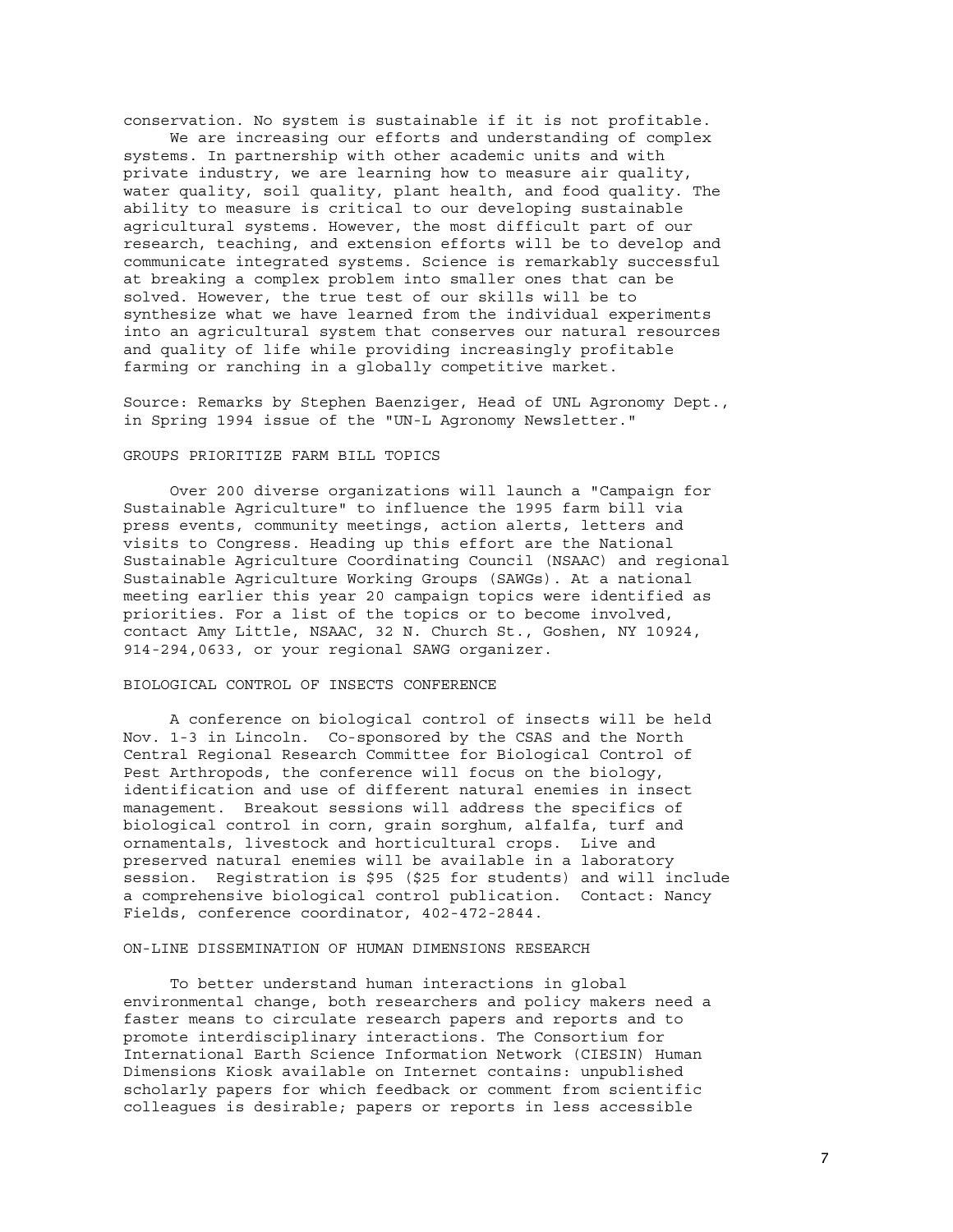publications, working papers, background information or data; and comments on material in the CIESIN Kiosk. Access is via FTP, Email, Gopher, or World Wide Web.

 CIESIN is an independent, publicly funded consortium of six research universities and a research institute. Its mission is to provide access to and enhance use of environmental data and information worldwide.

 Send e-mail message to learn more about CIESIN (ciesin.info@ciesin.org) or the Kiosk service (kiosk@ciesin.org), or call 517-797-2727.

STUDY FINDS SUSTAINABLE FARMS MORE PROFITABLE

 A new study by the Minnesota Department of Agriculture and the Land Stewardship Project found that four farmers in southern Minnesota who use sustainable methods, such as chemical-free crop production and management intensive livestock grazing, are more profitable than their neighbors. Although the average size of the four farms was less than the average for the area (282 acres vs 451), profit margins were 8-47% higher. One pork production enterprise that produces a fraction of the number of pigs of the average operation was three times as profitable. (See Resources to order the study.)

DID YOU KNOW...

USDA research shows that exports have a greater impact on growth of rural employment than on general employment in the U.S.

USDA survey shows U.S. cropland shrank by about 39 million acres, or 9.2%, in the 10-year period ending in 1992.

SCS says CRP enrollments will have contributed to a 66% reduction in soil erosion on the nation's most highly erodible land by the end of 1994--dropping to 6 tons/acre/year from 17.5 in 1985. Keith Collins, asst. secy. of ag. for economics, predicted 1/2 to 1/3 of currently enrolled CRP acres will return to production when contracts expire, resulting in 15 million more acres planted to major crops.

University of Georgia professor Dr. H. Ronald Pulliam was named director of the National Biological Survey of the U.S. Dept. of Interior, which began operations Oct. 1, 1993.

Fred Kirschenmann of North Dakota says 90% of all foods in the supermarket are derived from four raw foods: corn, soybeans, rice and wheat.

Under the Great Plains Conservation Program, USDA-SCS shares 50- 80% of the cost of helping farmers stop soil erosion.

The British government has tripled funds allocated to sustainable agriculture demonstration projects in the interests of reducing pesticide use. The chemical industry is providing an additional 12 million pounds.

Today's farmers capture an average of 26 cents of every dollar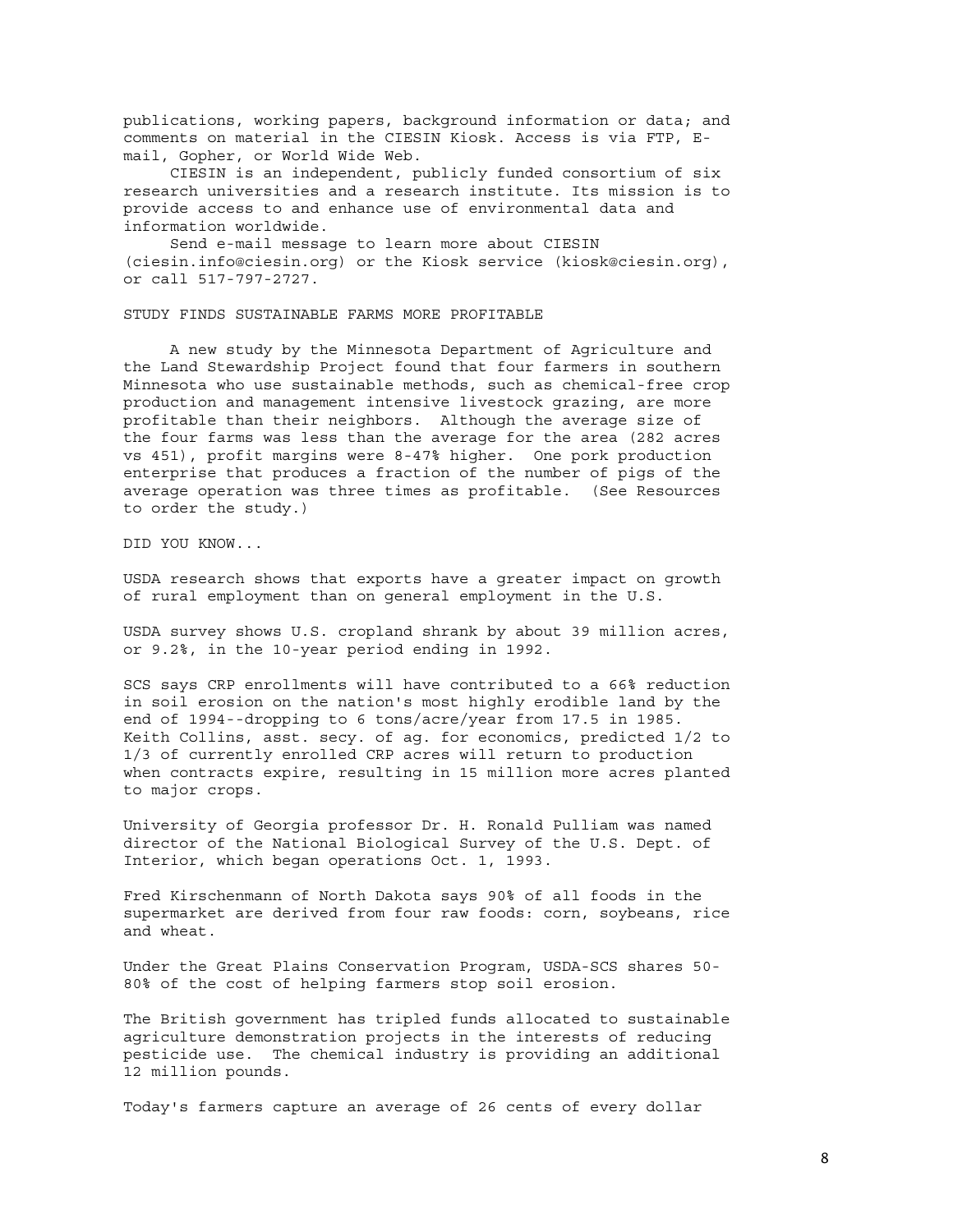spent on food at the store, compared to 37 cents in 1980.

The PA Ag Dept. and Penn State U. have a new 800 service to help encourage IPM and reduce pesticide use by up to 50%.

#### RESOURCES

"Flat Water: A History of Nebraska and It's Water," \$20 + \$1.50 s&h (add 5% tax for NE residents), Conservation & Survey Division, University of Nebraska, 113 Nebraska Hall, Lincoln, NE 68588-0517, 402-472-3471.

"An Agriculture That Makes Sense: Profitability of Four Sustainable Farms in Minnesota," \$5 + \$2.90 s&h (add 6.5% tax for MN residents), Land Stewardship Project, 14758 Ostlund Trail North, Marine on St. Croix, MN 55047, 612-433-2770.

"In Good Tilth," \$15/yr., aims to educate consumers, farmers, gardeners and politicians about the benefits of organic production. Oregon Tilth, PO Box 3588, Portland, OR 97208, 503- 285-8279.

"Best Management Practices for Nitrogen Fertilizer and Water Use in Irrigated Agriculture," 30-min. video with study guide, \$20, California Dept. of Food and Ag., 1220 N St., Rm A-372, Sacramento, CA 95814, 916-643-5340.

"Financing Alternative Agriculture: Model State Initiatives for Financing the Conversion to Alternative Agricultural Practices," Center for Policy Alternatives, 1875 Connecticut Ave. NW, Suite 710, Washington, DC 20009, 202-387-6030.

"Washed, Peeled--Contaminated," \$10 + \$3 s&h, Environmental Working Group, 1718 Connecticut Ave., NW, #600, Washington, DC 20009, 202-667-6982.

"International Workshop on Sustainable Land Management for the 21st Century," proceedings of June 1993 workshop, Cindy LaValley, International Workshop Organizing Committee, University of Lethbridge, 4401 University Drive, Lethbridge, Alberta, Canada T1K3M4, 403-329-2244.

"Profitable Ideas for the Small Farm," reprint from "Growing for Market," \$10, Fairplain Publications, PO Box 3747, Lawrence, KS 66046, 913-841-2559; 12-issue subscription to "Growing for Market" is \$26/yr.

"Beginning Farmer Sustainable Agriculture Project Interim Report," \$4 and "Competition and the Livestock Market," \$5 (add 5% tax for NE residents), Center for Rural Affairs, PO Box 736, Hartington, NE 68739, 402-254-6893.

"Worm Digest," quarterly newsletter about worms and worm composting, \$4.50/yr., Worm Digest, Box 544, Eugene, OR 97440-9998.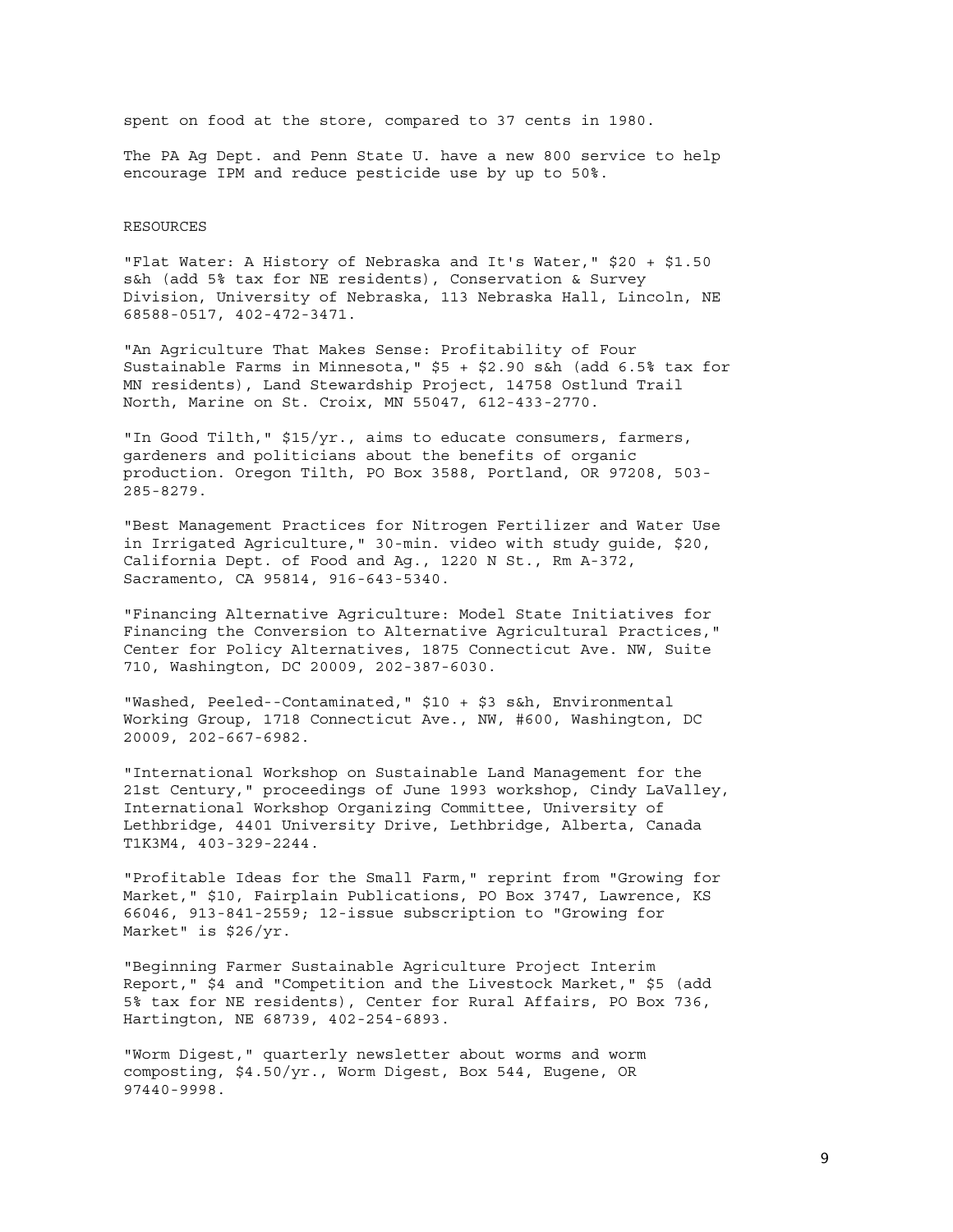"Clean Water and Agriculture," education packet, \$5, The Minnesota Project, 1885 University Ave. West, #315, St. Paul, MN 55104, 612-645-6159. "When Conservation Reserve Program Contracts Expire: The Policy Options," proceedings of Soil and Water Conservation Society conference held in Feb. 1994, \$25 + \$3.50  $s$ &h ((add 5% tax for IA residents), SWCS, 7515 Northeast Ankeny Rd, Ankeny, IA 50021- 9764, 515-289-2331. COMING EVENTS Contact CSAS office for more information: Sep. 8 -- Thompson Field Day, Boone, IA. Sep. 8-9 -- 10th Annual Women In Agriculture Conference, Kearney, NE. Sep. 18-21 -- Sustainability of Range Livestock Production Systems in the West, Billings, MT. Sep. 18-21 -- National Public Policy Education Conference, focus to include changing food and ag policy in 1990s, environmental policy issues, and elements of sustainable rural policy, Boise, ID. Sep. 21-23 -- 14th Annual National Rural Families Conference, Manhattan, KS. Oct. 4 -- Paul Thompson seminars, UNL campus. Oct. 12-14 -- Management Intensive Grazing Workshop, Linneus, MO. Oct. 24-28 - Down to Earth: Practical Applications of Ecological Economics, San Jose, Costa Rica. Nov. 1-3 - North Central Biological Control of Insects Conference, Lincoln, NE. Nov. 2 -- Annual meeting of Holistic Resource Management Nebraska Branch, North Platte, NE. Nov. 18 -- Ag at the Crossroads annual conference, Lincoln, NE. Dec. 6-7 -- Soil Health: The Basis of Current and Future Production, Decatur, IL. Pam Murray, Administrative Coordinator Center for Sustainable Agricultural Systems U. of Nebraska-Lincoln v: 402-472-2056 f: -7904